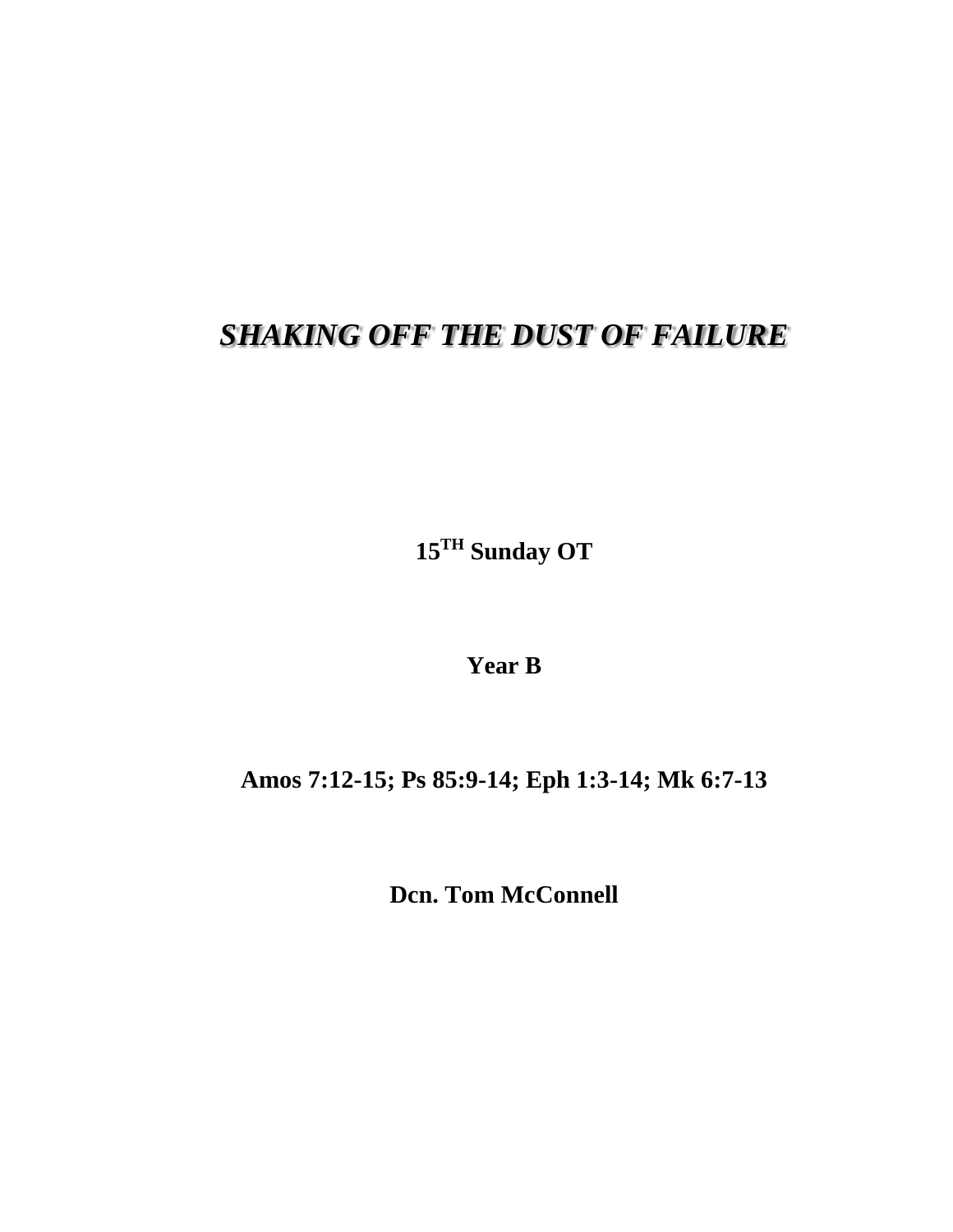**A farmer hired a carpenter to help him restore his old farmhouse. The carpenter's first day on the job was a rough one. He arrived late to work because he had a flat tire, halfway through the work his electric saw broke, and at the end of the workday his old pickup truck refused to start. The farmer had to drive him home. Arriving home, the carpenter invited the farmer in to meet his family. As they walked toward the front door, the carpenter paused briefly at a small tree, touching the tips of the branches with both hands. He then opened the door and was beaming with smiles as he hugged his two small children and gave his wife a kiss.**

**Afterward, the carpenter walked the farmer to his car. As they passed that tree, the farmer's curiosity got the better of him. So, he decided to ask the carpenter about what he had seen him do earlier. "***Oh, that's my trouble tree***" , the carpenter replied. "***I know I can't help having troubles on the job, but one thing for sure, troubles don't belong in the house with my wife and the children. So, I just hang them up on the tree every night when I come home. Then in the morning I pick them up again. Funny thing, though, is when I come out in the morning to pick*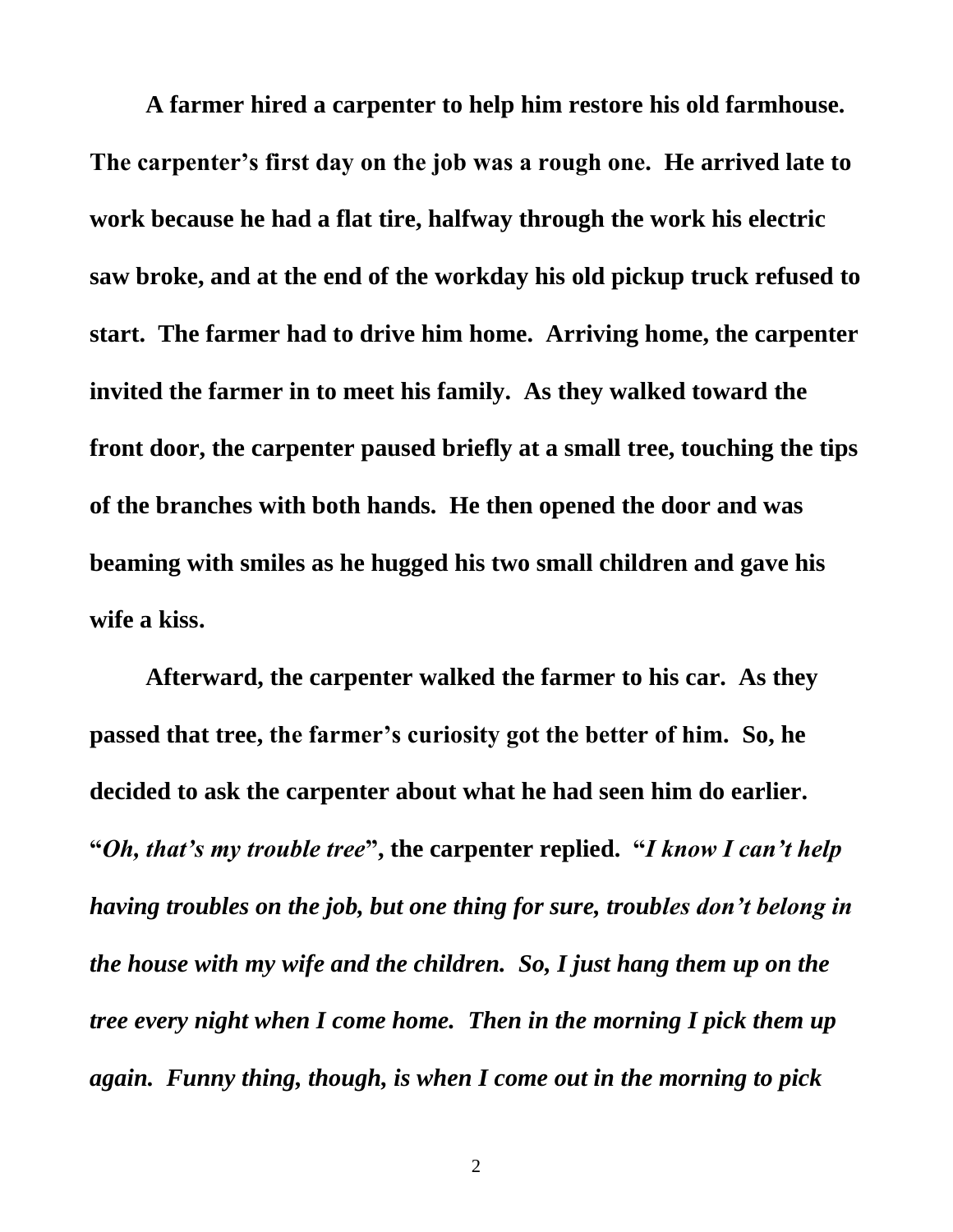*them up, there aren't nearly as many as I remember hanging up the night before.***"** 

**Having a trouble tree is the carpenter's way of dealing with daily failures and problems, which can sometimes seem overwhelming. Because problems and failures are a part of life, we all need a trouble tree. That's why Jesus, as he sends out the apostles to evangelize the world around them, thought it wise to provide them with a trouble tree. He says in today's Gospel: "***If any place will not welcome you and they refuse to hear you, as you leave, shake off the dust that is on your feet as a testimony against them*<sup>"</sup> (Mark 6:11). In other words, if you try to teach the **people in a particular village and you meet with failure, don't let the failure get you down. Shake off the dust from that village, go to a new village, and start again on a fresh page. Shaking off the dust from their feet is their own way of hanging their problems on the trouble tree.**

**Like the apostles and the wise carpenter, we also need a trouble tree. Why? Well, because to start with, problems and failures are inevitable in the life of anyone who seeks to make a difference. But sometimes we dwell too long on past failures and allow them to rob our** 

3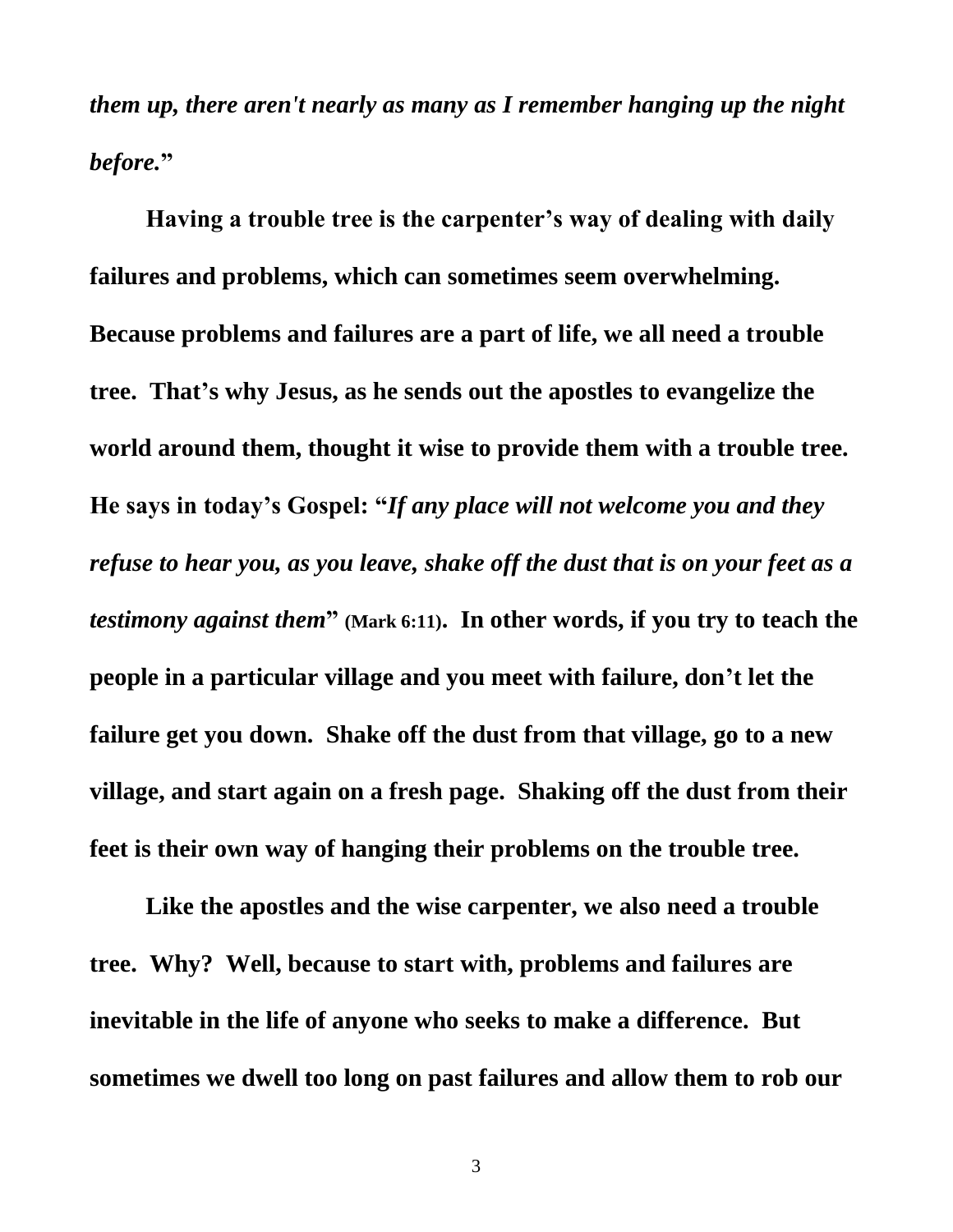**lives of enthusiasm and joy. Sometimes we allow the problems and pressures of the workplace to ruin the peace of our family life.**

**In order not to let this happen, we need a trouble tree where we can hang and forget our failures, at least for a while. We need, at the end of the day, to be able to shake off the dust of worry and failure from our feet, knowing that tomorrow will bring with it a brand-new day with brand-new opportunities. It's like baseball. Even if you lost 10-0 in yesterday's game, today it is a whole new ball game and the scoreboard starts at 0-0.**

**What happens when we don't have a trouble tree? If we have no way of shaking off the dust of yesterday's failure from our feet, the dust clings to us and accumulates and weighs us down. The result is depression and despair. We give up. We quit, instead of going on to a new village, to a new project, to a new challenge. But Jesus doesn't want us to be quitters. He wants us to be women and men, girls and boys, who begin again anew each new day. New day, new challenges, new opportunities!**

4